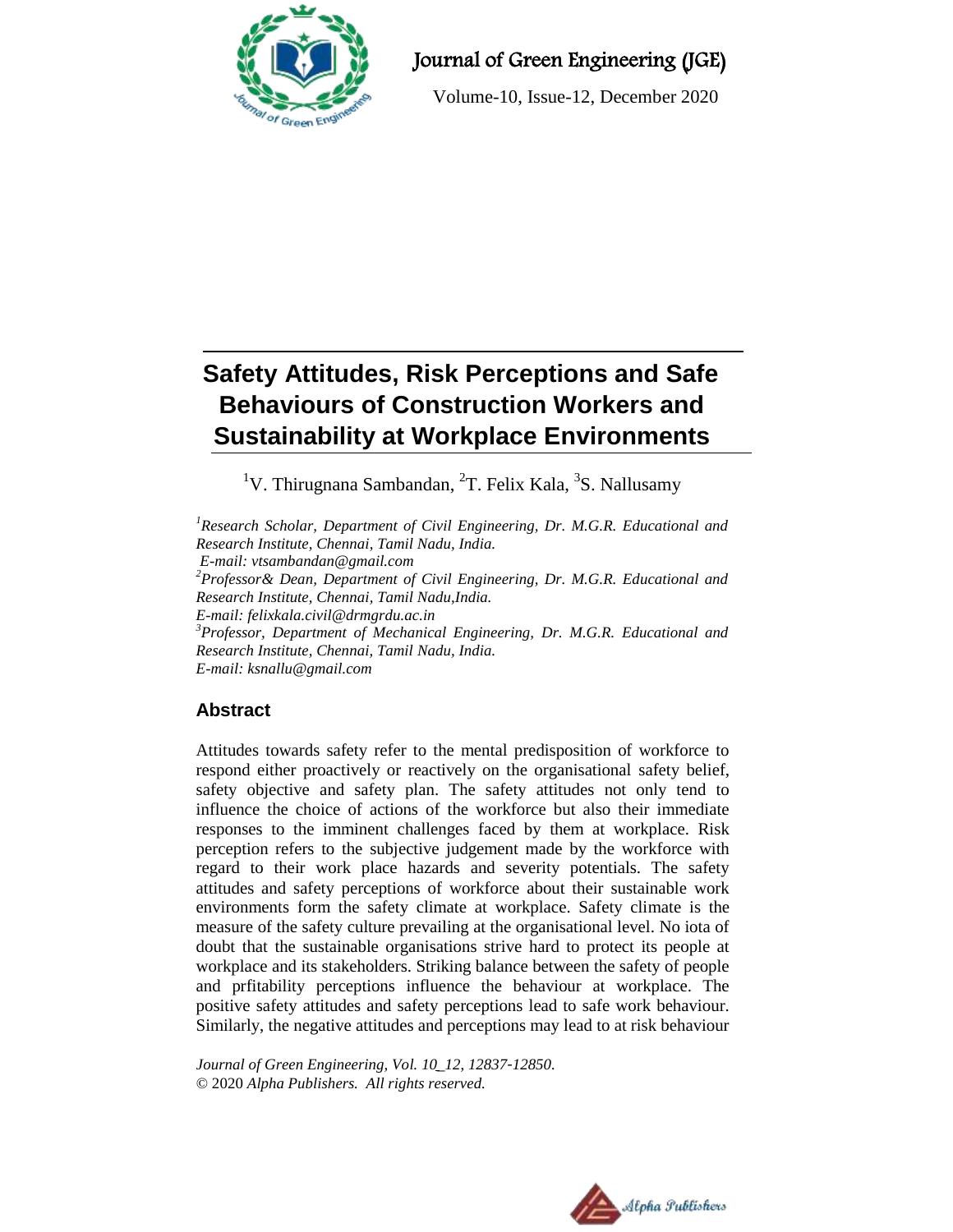at workplace which in turn culminates in accidents at workplace. The primary goal of this research is to ascertain the sustainability by measuring the safety attitudes and perceptions prevailing among the workforce involved at construction sites. In addition to the perceptions of workers the data for their personal experience with workplace accidents and primary causes for such accidents also collected. The accident data was compared with previous studies. The current study revealed that lack of concentration, irresponsible actions, reckless behaviour, lack of safety training and poor safety perceptions among the workforce are the primary reasons for the accidents. Improving safety climate at construction job sites is the need of the hour to inculcate the sustainable safety culture

**Keywords:** Construction, Sustainability, Attitudes, Perceptions, Behaviour, Safety Climate, Environment

# **1 Introduction**

Culture is an integral part of human lives. No society can exist without culture and also it is learned and shared among the members of the particular society. Culture delineates the accepted ways of behaving for people of any specific society [1]. The Culture influences the attitudes, perceptions and behaviours to the major extent in a uniform and predictable manner [2]. The literatures reveal that the attitudes are closely associated with risk behaviour. Guldenmond [3] argues the safety belief has much more influencing ability than the safety attitudes in the context of safety culture. Safety behaviour is defined as observable safe acts that are considered in its own merit [4]. Safety belief is the foundation block for the safety attitude which leads to desired safety behaviour. Behaviour is influenced by the attitudes and perceptions held by the workforce about their workplace [5]. The attitudes and perceptions portray the prevailing safety climate and this observable and measurable safety climate in turn reflects the safety culture of the organisation. The safety climate construct encompasses the attitudes towards safety and safe work behaviour of employees in the organisation [6]. So, the safety climate instrument must incorporate perceptions of workforce on the conditions regarding management as well as the workplace environment [7].

The safety climate is dynamic in nature and it varies at worksites of same organisations and hence the safety culture also varies at every organisational level [8]. There is no iota of doubt that there is a concrete nexus between workplace safety climate and occupational accidents. The positive safety climate reduces accident potentials whereas the negative safety climate results in workplace accidents. In developing countries like India, it is a known fact that the accidents are under reported due to numerous reasons. The rate of fatal accidents in Indian construction sector is found to be higher by four to five times than that of organised sectors like factories [9]. This rate

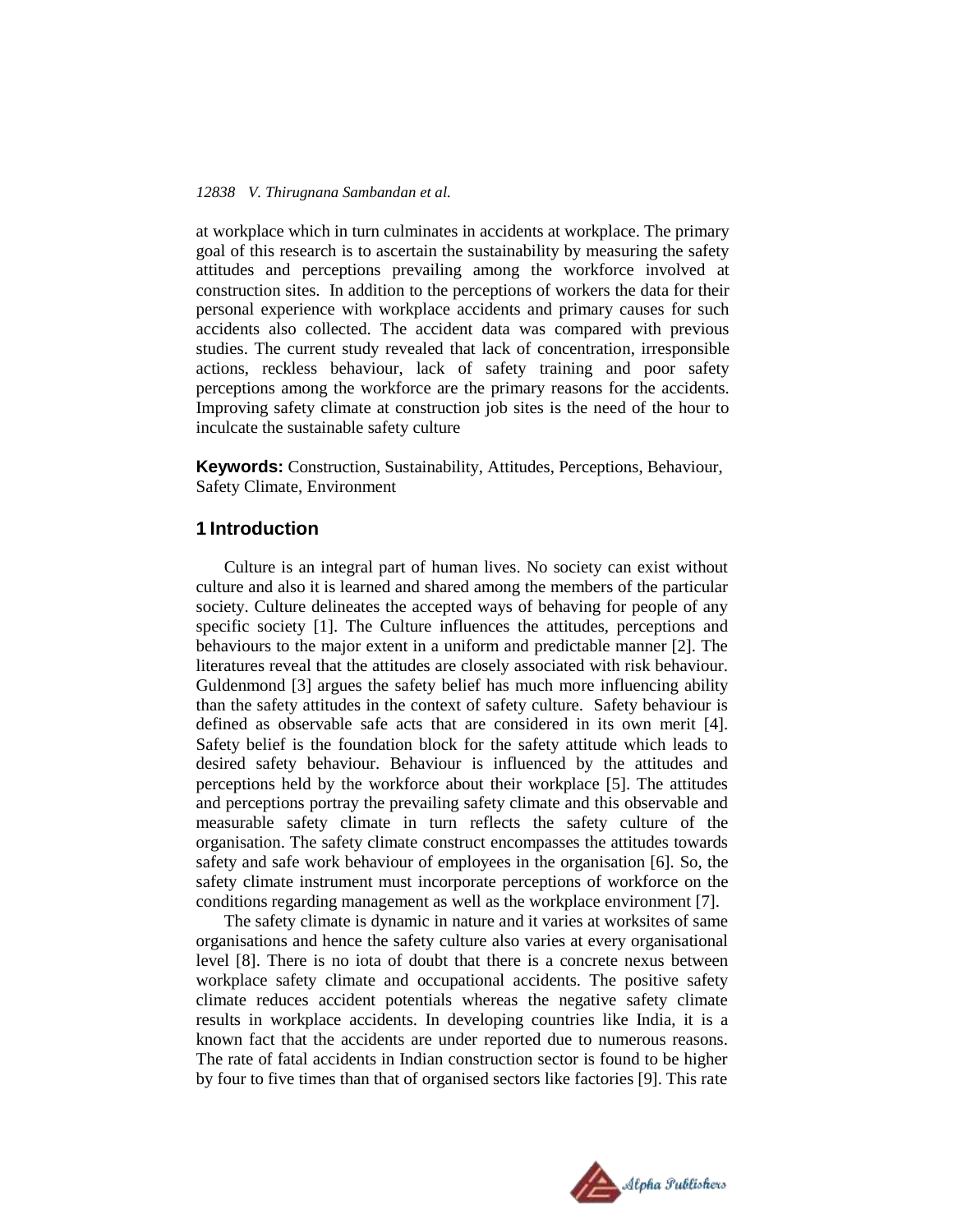of injury is very high and putting lot of mental agony on the family of victims and the diminish reputation of the nation in the global level. Hence, the higher rate of injury is the cause for greater concern as it holds back the economic growth as well. The construction workforce of India is about 7.5% of the world workforce but its contribution towards the global fatal occupational accidents is about 16.4% which is very high [10]. According to ILO 2005, in construction sector, at least there was one fatal accident in every ten minutes and at least one fatal accident in every six fatal accidents. In India, the rate of incident in construction industry is relatively high as compared to the global scenario. A substantial improvement in construction safety is witnessed in India for the past 15 years. However, the level of progress is very much behind as compared to other developed countries [11].

As the safety performance at the individual and organisational levels is vastly influenced by the following three most influential characteristics prevailing among the workforce, the review on the same are essential for this current research.

- Attitudes towards safety
- Risk perception
- Safe work behaviour

## *1.1 Attitude towards Safety*

Attitudes towards safety refers to the mental predisposition of workforces to respond either proactively or reactively towards an organisational safety belief, safety objective and workplace safety. The attitudes towards safety not only tend to influence the choice of actions of the workforce but also their immediate responses to the challenges faced by them at workplace. Attitude is one of the strongest predictors of the risk behaviour of workforce [12, 13]. Safety attitudes of workers and employees plays vital role in overall safety performance of the organisation and construction sites. In nutshell, the attitudes reflect the predominant safety culture of an organisation.

### *1.2 Risk Perception*

According to Flin [14], the risk perception is one of the most important safety climate dimensions next to management actions in respect of safety. The literatures reveal that risk perception is significantly associated with risk behaviour at workplace. Also, the lack of risk perception leads to many accidents at hazardous workplace like construction sites [15]. A few of the researchers argue that the risk perception cannot be considered as safety climate as the same is influenced by several individual and personality

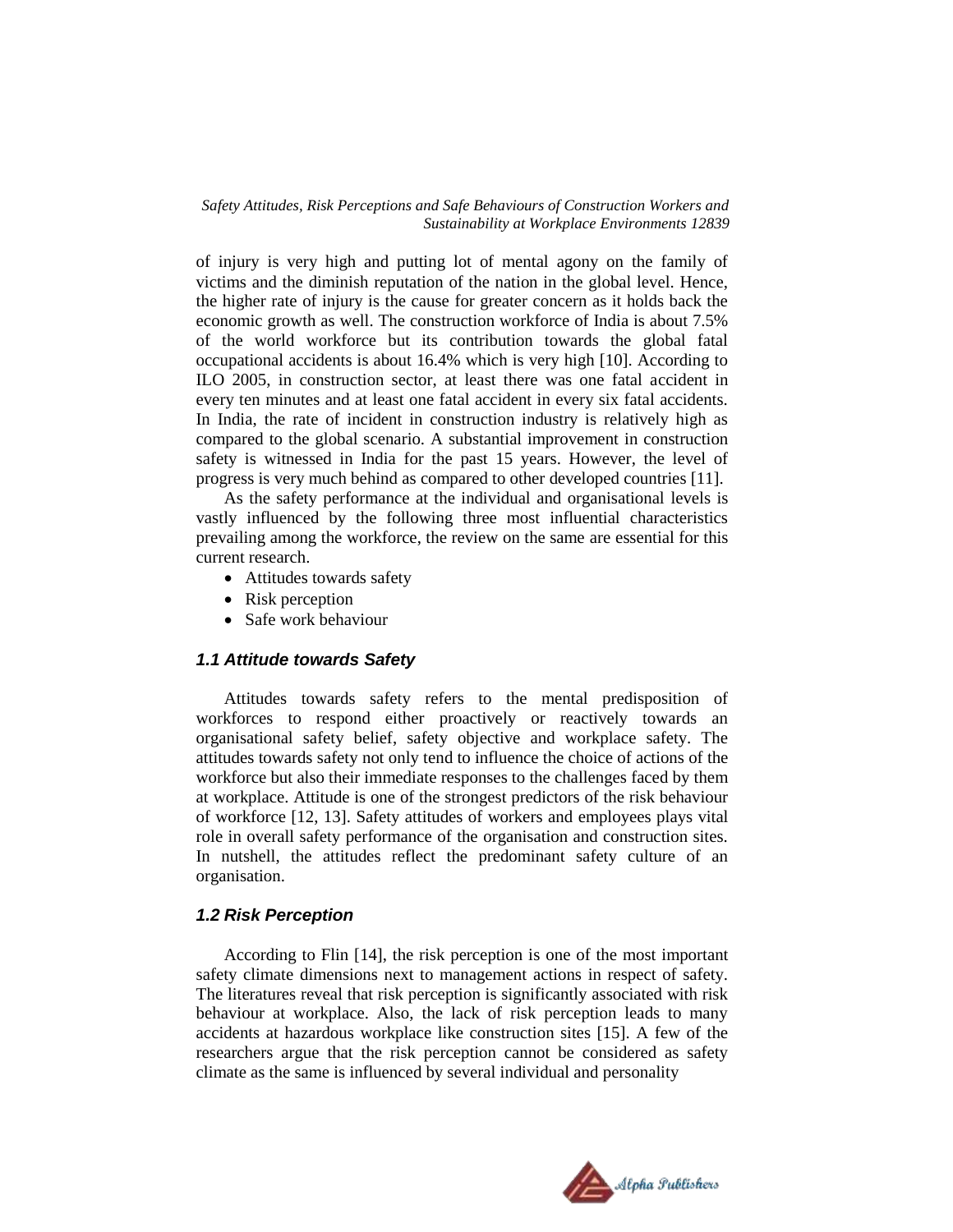factors [16]. However, the vast majority of researchers considered risk perception as one of the predominant safety climate factors.

# *1.3 Safe Work Behaviour*

Safety climate has positive and significant association with safe work behaviour. A well-managed safety climate leads to safe work behaviour at construction job sites [17]. Safety climate is an important framework which guides the workforce behaviour [18]. The attitudes and behaviour is distinctly visible in safety climate [19]. Hence, the review of literatures clearly reveal that the safety beliefs, safety attitudes, safety perceptions, risk perceptions are inherently related to safety behaviour which in turn influences the overall safety performance without any untoward accidents at the worksites. Niskanen [20] study revealed that the safe work behaviour and safe work habits enhance the productivity.

# **2 Research Methodology**

Attitude and perceptions are intertwined, in other words, the perceptions influence attitudes and vice versa. The attitudes and perceptions can be measured through workplace safety climate questionnaire surveys [21, 22]. The literatures revealed that were plethora of safety climate questionnaires. However, the safety questionnaire used in previous survey in Pakistan was found to be suitable for the current study and the questionnaire were suitably modified in accordance with prevailing context and deployed among 130 construction workers and the responses were obtained in 5 point Likert scale [23]. The data obtained through safety climate survey was run through for the factor analysis by using SPSS software. In addition to the above, the personal characteristic data, injury sustained by the workforce due to previous accidents, severity of the incidents and cause of incidents were also captured in multiple choice and dichotomous scales. The workers were informed to provide the severity of previous accident at work place in multiple choice scales like first aid injury, restricted work case injury or lost time injury at the end of the survey for the descriptive analysis of accident statistics and cause of accidents.

# **3 Results and Discussion**

# *3.1 Factor Analysis*

Initially, the factor analysis was run with 25 variables for factor analysis. As the sample size was 130, the subject to variable ratio was 5.20 which is more than adequate for the factor analysis [24]. The variables which failed to score KMO statistic minimum of 0.5 were dropped one at a time in the first

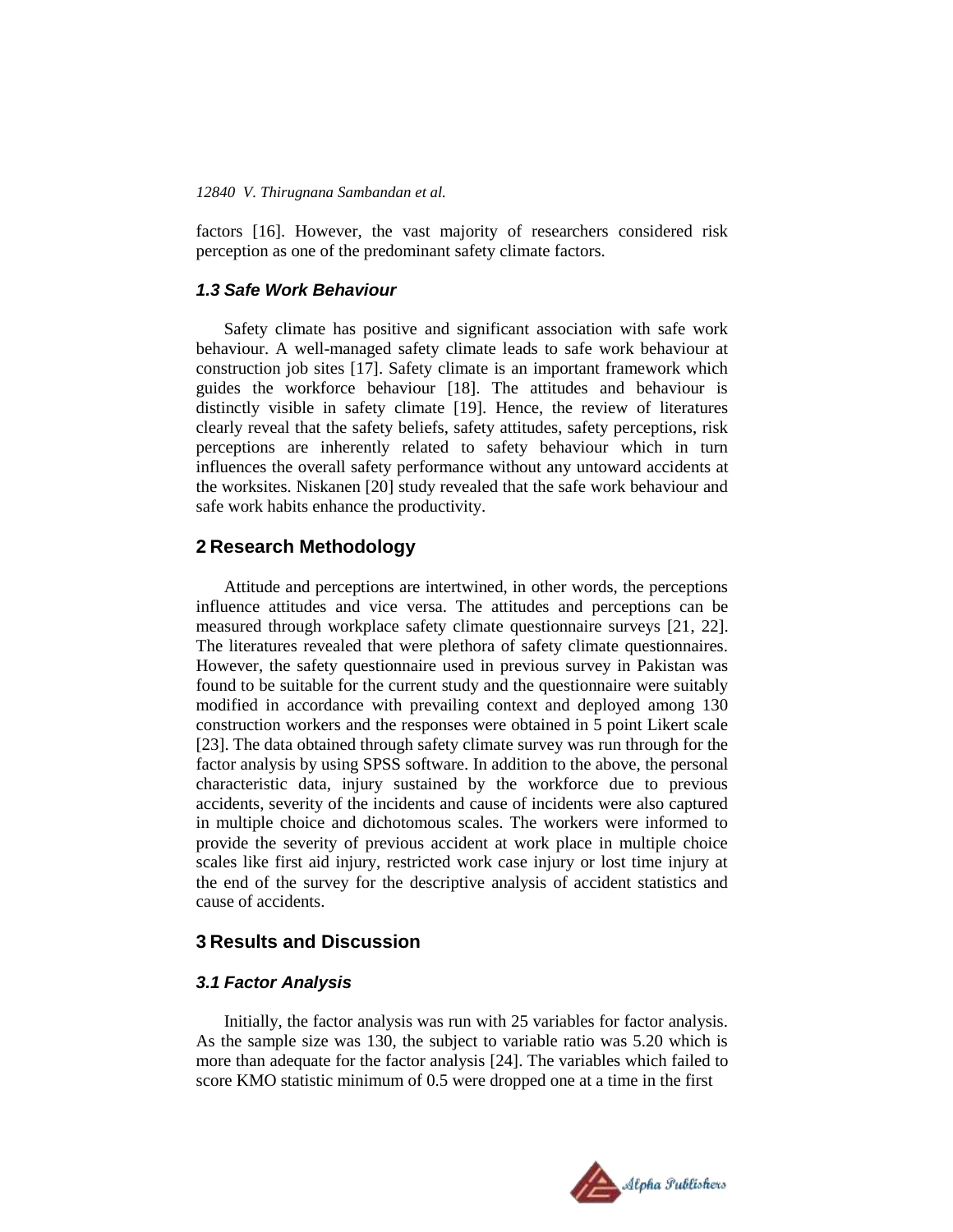phase. During further analysis, the variables which failed to score minimum required loading level of 0.5 were dropped one at a time for arriving at the final factor solution Out of 25 variables only 17 variables were retained in the final factor solution. The visual inspection of correlation matrix was found to be fairly good and the KMO was 0.877 for the final factor solution which is more than adequate to proceed with the further course of analysis. The total variance explained by the factor solution was 71.86% which is more than the desired level of 60% [25]. Four factors were extracted and the eigenvalues for those factors were found to be more than the desire level of 1. The results of exploratory factor analysis with Chi-square statistic, degree of freedom and significance value are given in Table 1.

| <b>Description of Measures</b>             | <b>Values</b> |
|--------------------------------------------|---------------|
| Variables Considered for EFA               | 25            |
| Sample Size (N)                            | 130           |
| Subjects to Variable (STV) Ratio           | 5.20          |
| KMO (Keiser Meyer-Olkin)                   | 0.88          |
| Bartlett Test of Sphericity (Chi-Square)   | 1541          |
| Degree of Freedom $(d_f)$                  | 136           |
| P Value                                    | 0.00          |
| <b>Factors Obtained</b>                    | 4             |
| Variables Retained after EFA               | 17            |
| <b>Total Percentage Variance Explained</b> | 71.9          |

**Table 1** Summary of Factor Analysis



**Figure 1** Eigenvalue Plot for SCREE Test Criterion

The factor analysis for the safety climate survey extracted four factors which has eigenvalues greater than one. The first three factors were labelled

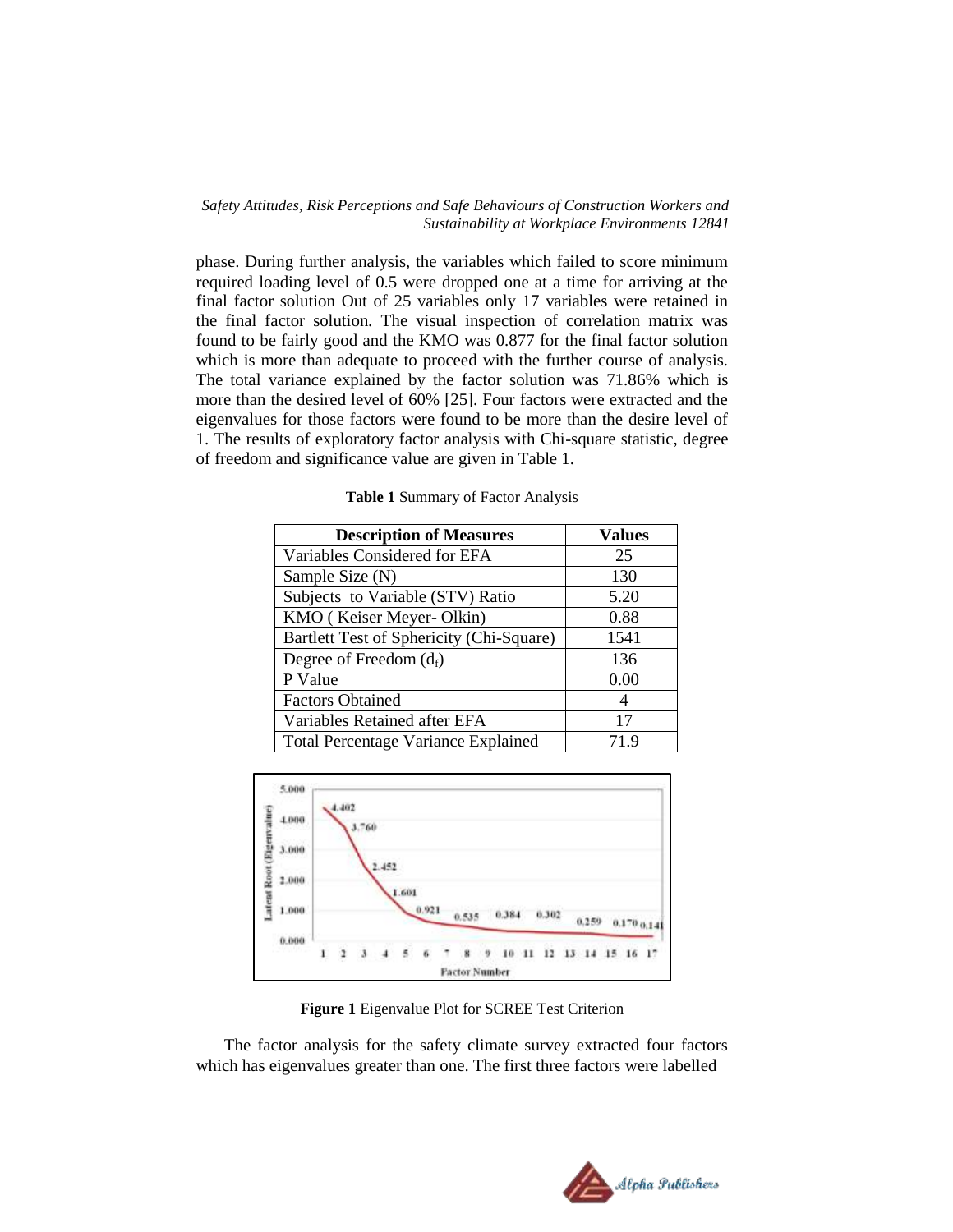subjectively in accordance with previous studies [26]. The fourth factor emerged in this study was labelled as risk perception. The risk perception factor had two variables namely excitement in risky jobs and identification of potential hazards at worksite. The scree plot for the eigenvalues obtained through exploratory factor analysis is presented in Figure 1.

| <b>Factors</b>              | Variance % | Cronbach's<br><b>Alpha</b> | Eigen<br><b>Value</b> |
|-----------------------------|------------|----------------------------|-----------------------|
| <b>Physical Environment</b> | 25.897     | 0.894                      | 4.402                 |
| Awareness & Beliefs         | 22.119     | 0.876                      | 3.76                  |
| Supportive<br>Environment   | 14.426     | 0.864                      | 2.452                 |
| <b>Risk Perception</b>      | 9.419      | 0.882                      | 1.60                  |

|  | Table 2 Results of Factor Analysis |  |
|--|------------------------------------|--|
|  |                                    |  |

|  | Table 3 Factors, Items and Factor Loadings |  |  |
|--|--------------------------------------------|--|--|
|--|--------------------------------------------|--|--|

| <b>Factors and Variables</b>               | <b>Loading</b> |
|--------------------------------------------|----------------|
| <b>Factor 1: Physical Work Environment</b> |                |
| Time constraints                           | 0.609          |
| Anxiety at workplace                       | 0.691          |
| Shortcuts to override safety               | 0.766          |
| Safety responsibility                      | 0.747          |
| Right equipment for the job                | 0.859          |
| <b>Reporting Safety Concerns</b>           | 0.868          |
| Resolving safety issues                    | 0.793          |
| <b>Factor 2: Awareness and Beliefs</b>     |                |
| Safety priority                            | 0.822          |
| Management safety action                   | 0.800          |
| <b>Personal Protective Devices</b>         | 0.879          |
| Safety procedures                          | 0.856          |
| Hazards at worksites                       | 0.779          |
| <b>Factor 3: Supportive Environment</b>    |                |
| Safety feedback                            | 0.821          |
| <b>Safety Communications</b>               | 0.838          |
| Skill oriented safety training             | 0.697          |
| <b>Factor 4: Risk Perception</b>           |                |
| Excitement in risky jobs                   | $-0.855$       |
| Hazard identification                      | 0.832          |

The results of exploratory factor analysis with factor wise variance explained, eigenvalues and Cronbach's alpha are given in Table 2. The

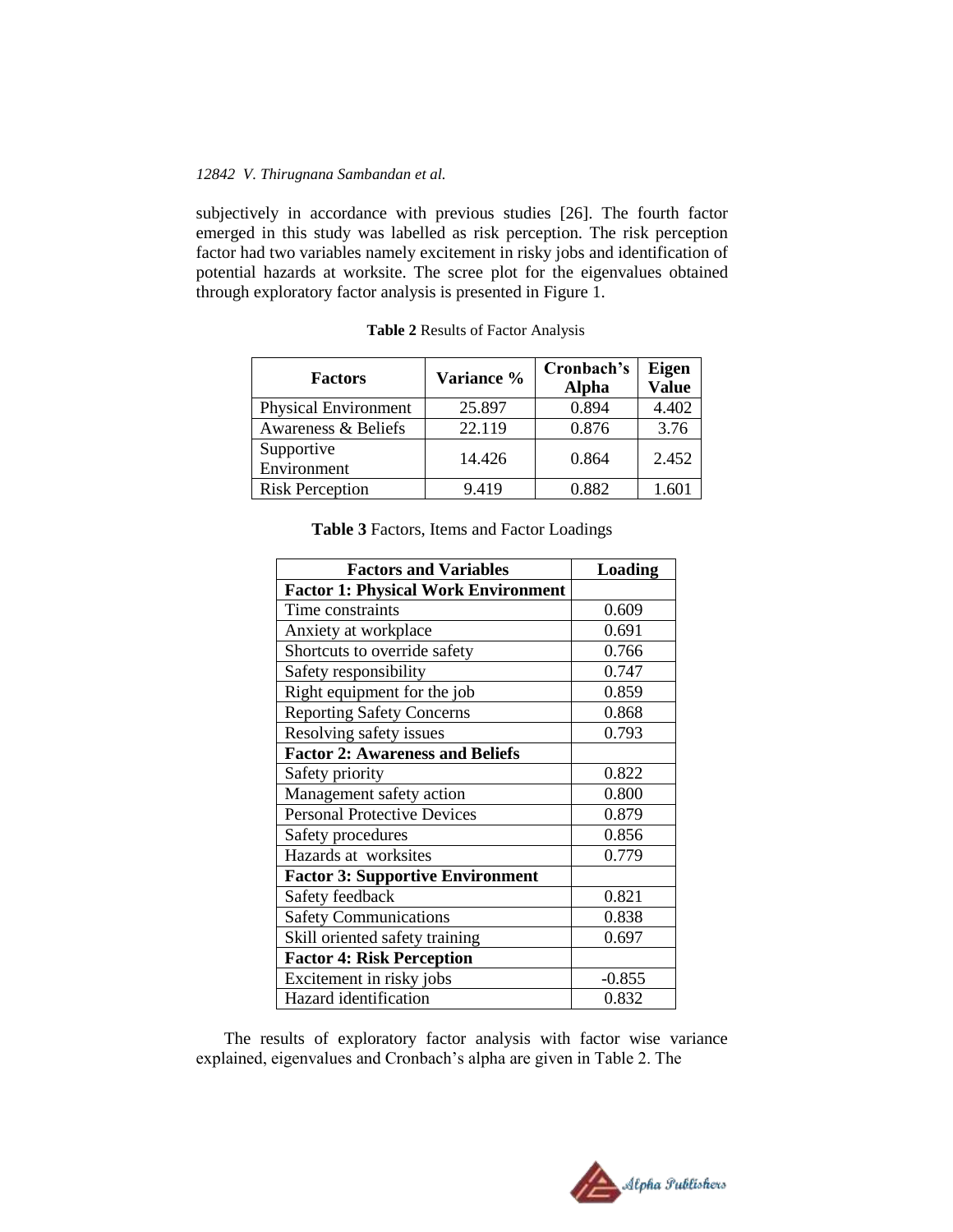Cronbach's alpha measure was calculated for each factor in order to measure the homogeneity or composite reliability. The values for the Cronbach's alpha measure for all four factors were well above the 0.70 level which was adequate [27] to proceed with the further course of analysis. The factor wise variables retained after factor analysis and factor loadings of each variable are given in Table 3.

## *3.2 Factor Interpretation*

The first factor was labelled subjectively as physical work environment which scored 25.90% of variance with seven variables. Five out of seven variables in this factor scored loadings well above 0.70 level and only two variables were scoring between 0.60 and 0.70 which were well above the required level of 0.50. The seven variables contained in this factor were: time constraints for completing the job in safe manner, unsolicited anxiety about the future while working at site, consciously resorting to short-cut approaches to complete the jobs on time by violating safe work procedures, responsibility of workers towards safety, supply of right and fit for work equipments to do the jobs safely, freedom and mechanism to report the safety concerns to the management and resolving the reported safety concerns proactively by the management. The mean for the physical work environment factor was 3.34. It can be interpreted that this environment is moderately safe for the workforce.

The second factor was labelled subjectively as awareness and belief which scored 22.12% of variance with five variables. Four out of five variables in the factor scored loadings well above 0.80 level. Only one variable scored 0.78 which is well above the required level of 0.50. The five variables contained in the factors were: safety at workplace considered as top priority for everyone, management actions towards promoting safety at works through various safety interventions, supply of basic safety personal protective devices like safety helmet, shoes, goggles and job specific PPEs as and when required, adherence to safe work procedures for the routine and non-routine activities and awareness on hazard potentials at construction jobsites. The mean for the awareness and belief factor was 3.90. It can be interpreted that the safety awareness and safety belief of the workforce is relatively appreciable to enhance safety level at workplace

The third factor was labelled subjectively as supportive work environment which scored 14.43% of variance with three variables. Two out of three variables in the factor scored loadings well above 0.80 levels and only one variable scored about 0.70 which is well above the required level of 0.50. The three variables contained in the factors were: management encourages feedback from workers, management ensures proper safety

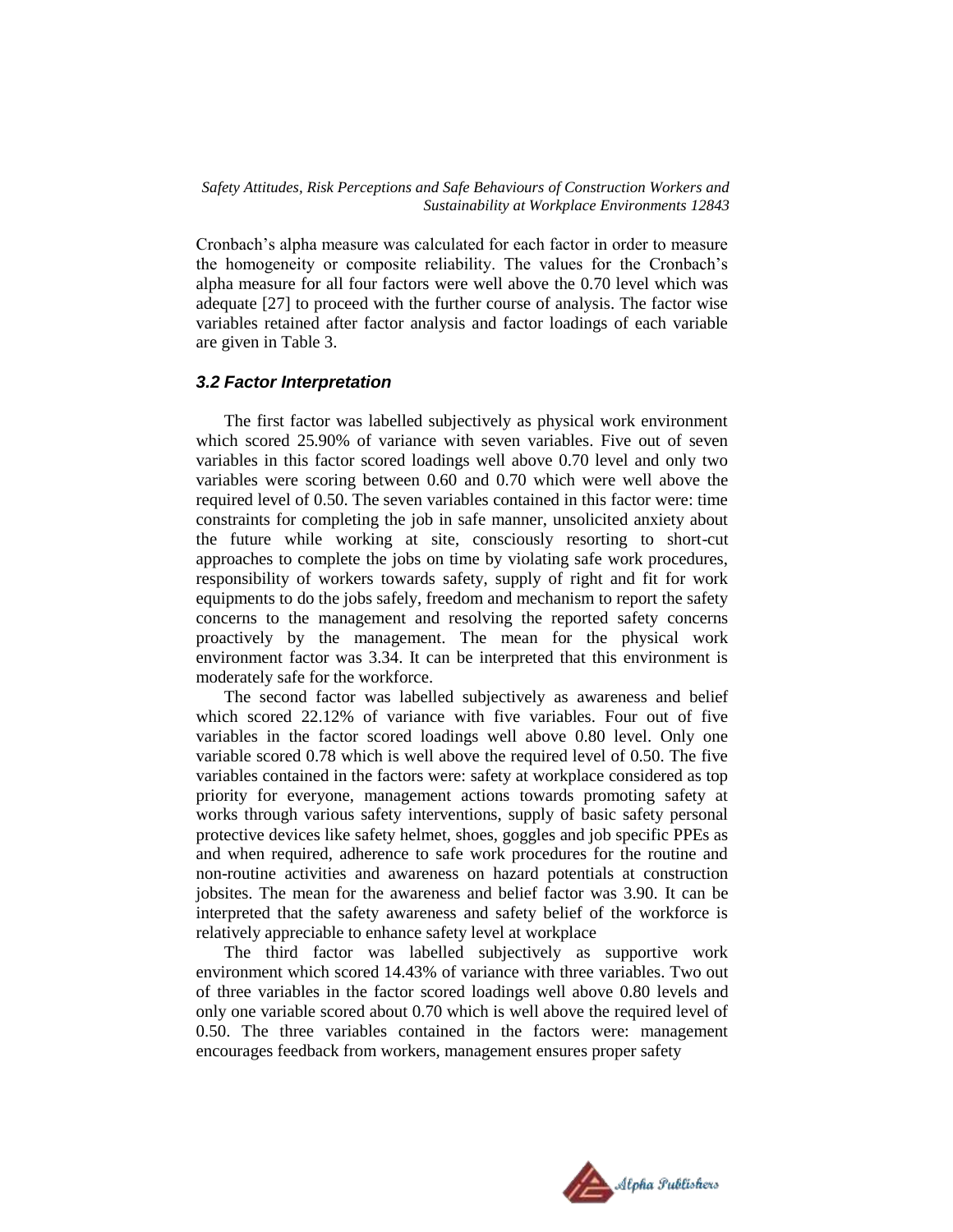communication so as to reach the grass root level and management arranges skill and job specific safety training to the workforce instead of generic safety training. The mean for the supportive environment factor was 3.576. It can be interpreted that support from the management is moderately good for the workforce enhance safety level at workplace. Supportive work environment manifests the level of co-workers and management support as well to encourage safe work behaviour.

The fourth factor was labelled subjectively as risk perception which scored 9.42% of variance with two variables. Both the variables in the factor scored loadings well above 0.80 levels and only one scored negative loading for the variable pertaining to excitement in risky jobs. It shows that the workers would not override safety practices and indulge in risky activities. The mean value for the variable capability of workforce to identify the potential hazards at worksite was 4.03. It can be interpreted that the risk perception prevailing among the workforce is relatively appreciable and hence the workforce would not indulge in at-risk behaviour.

# *3.3 Demographic Profile of Workforce*

The personal characteristic details for the workforce like age, basic education, safety training, experience, skill levels and marital status were captured during the survey.

| <b>Characteristics</b>   | Personal | Accident |
|--------------------------|----------|----------|
| 1. Age in Years          |          |          |
| Below 30 years           | 51%      | 41%      |
| Above 30 years           | 49%      | 59%      |
| 2. Basic Education       |          |          |
| Attend School            | 48%      | 24%      |
| Not Attend School        | 52%      | 76%      |
| 3. Safety Training       |          |          |
| With safety training     | 40%      | 38%      |
| No safety training       | 60%      | 62%      |
| 4. Experience            |          |          |
| Below 10 years           | 42%      | 27%      |
| Above 10 years           | 58%      | 73%      |
| 5. Skill Level           |          |          |
| Skilled                  | 75%      | 65%      |
| Semi-skilled             | 25%      | 35%      |
| <b>6. Marital Status</b> |          |          |
| Married                  | 76%      | 76%      |
| Unmarried                | 24%      | 24%      |

**Table 4** Personal and Accident Characteristics

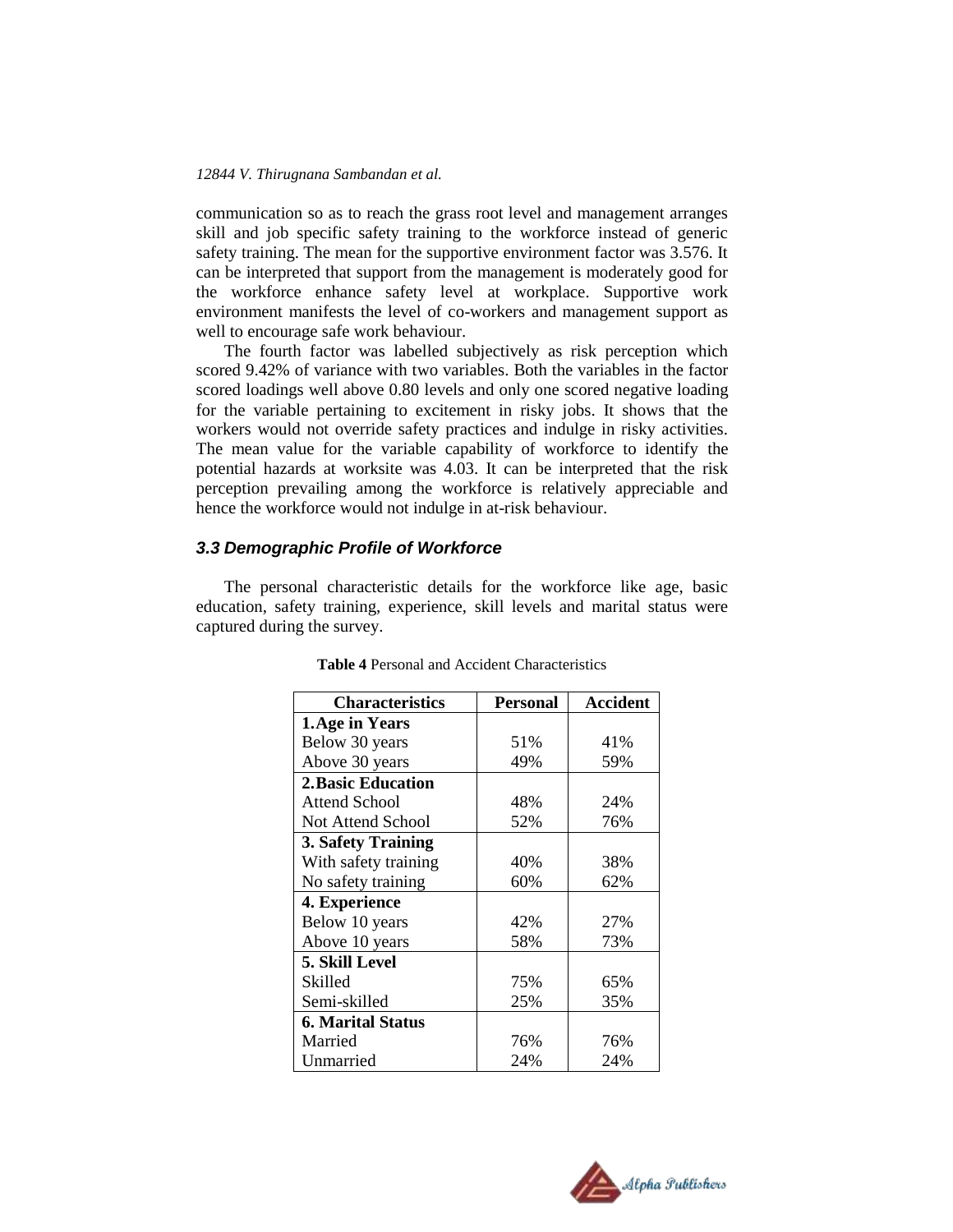The summary of demographic profile of workforce is presented in dichotomous scale in Table 4 for the further descriptive analysis.

# *3.4 Occupational Accident and Injuries*

According to Hamalainen [28], in India, about 48,000 workers per year lost their precious lives and about 37 million workplace injuries resulted in at least four days absence from routine work in any case. The rate of fatality is about 11.40 for every 100000 labours and the rate of injury is 8.70 for every 100 workers. According to ILO survey 2009, about 16.5 for every 100 workers sustained occupational injuries at construction jobsites [29]. It was attempted to compare the aforesaid injury data with the current study.

The descriptive analysis for self-reported accidents statistical data of the workforce revealed that about 93% of workers reported that they sustained at least one injury at construction site throughout their experience. The reported average work experience in years for the construction worker in this current study is 11.84 years. The annual rate of injuries is worked out to be (93/11.84) 7.85 injuries per 100 workers which is relatively lower than the injuries reported in the previous studies. The reasons attributable to this relatively lower rate of injuries can be interpreted as below. Firstly, the descriptive analysis for the risk perception factor shows that the mean value for the first variable (i.e.) capability to identify the hazards among the workforce was 4.03. Secondly, it can be seen from the risk perception factor that the second variable (i.e.) excitement and inclination for taking risks at workplace scored higher negative factor loading (-0.885) which means the workforce would not indulge in at-risk behaviour.



**Figure 2** Accident Data in Dichotomous Scale

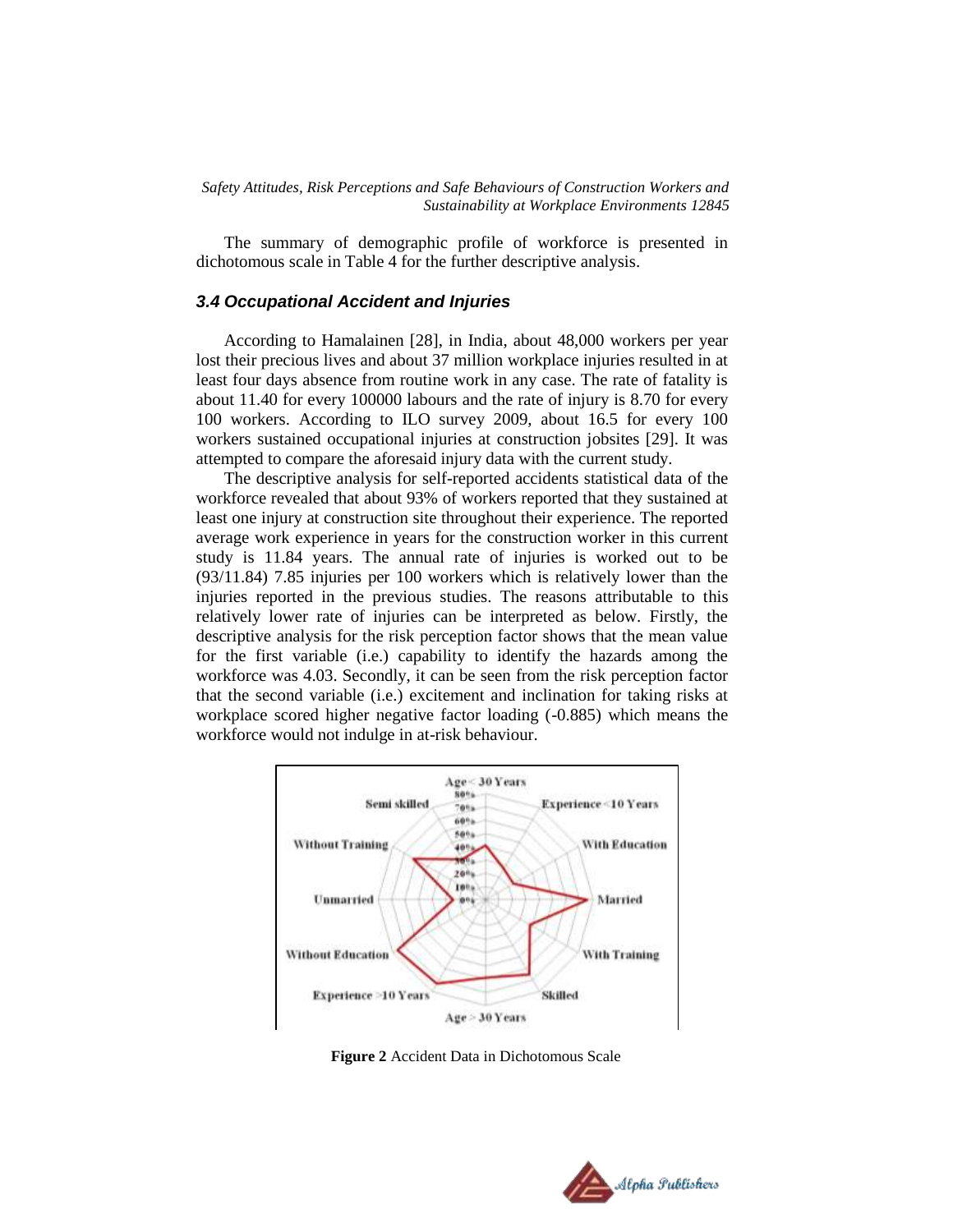Only 7% of workers reported that there were no injuries for them. Further, 52% of workers reported medical treatment injury or restricted work case injury which reduces the efficiency in productivity. However, it does not result in absence from work for the injured worker. About 28% of workers reported lost time injury which result in absence from work for more than 48 hours for the injured worker. About 59% of workforce reported more than one injury. The self-reported data revealed that the prominent causes for the workplace injuries are their own unsafe behaviour, recklessness, misuse of tools, non-adherence to personal protective equipments, lack of risk perception and unforeseen risks. The self-reported accident data for the workforce is presented in Figure 2 as dichotomous scale for the six personal characteristics reported in Table 4.

The findings of this study and suggestions for the improvements for improving the workplace safety at construction sites are detailed as under.

- It is to reiterate that the construction companies must conduct safety attitude and risk perception surveys at their construction sites to comprehend the attitudes and perceptions of the workforce and employees as well separately [30] in order to improve the safety climate at worksite.
- Literatures reveal that the safety climate construct can predict the unsafe or risk behaviour of the workforce at construction work sites. Hence, the predictive ability of this safety climate construct is to be tested and validated so that this construct can be put into wider use across the organisations for the prevention of injuries at workplace.
- The accident history of workforce is to be documented while recruiting the workforce and employees as well so that the same can be used as training module to prevent the recurrence of such untoward incidents. Also, these lessons learnt from incidents resulted in injuries would serve as an excellent tool for the organisations to inculcate the safe work attitude and safe work behaviour among the workforce.
- Hazard identification and elimination of hazard potential is of paramount importance for the incident prevention and to enhance the status of physical work environment. Management action towards this aspect also demonstrates the management commitment for the improvement in supportive environment.

# **4 Conclusions**

The current study was carried out to examine the safety climate prevalent among the workforce in the construction industry. The prime objective was to figure out the most suitable safety climate variables to investigate the attitudes and perception of the construction workforce. The exploratory factor analysis for the safety attitudes and perceptions of workforce revealed the existence of an additional factor labelled as risk perception for the current

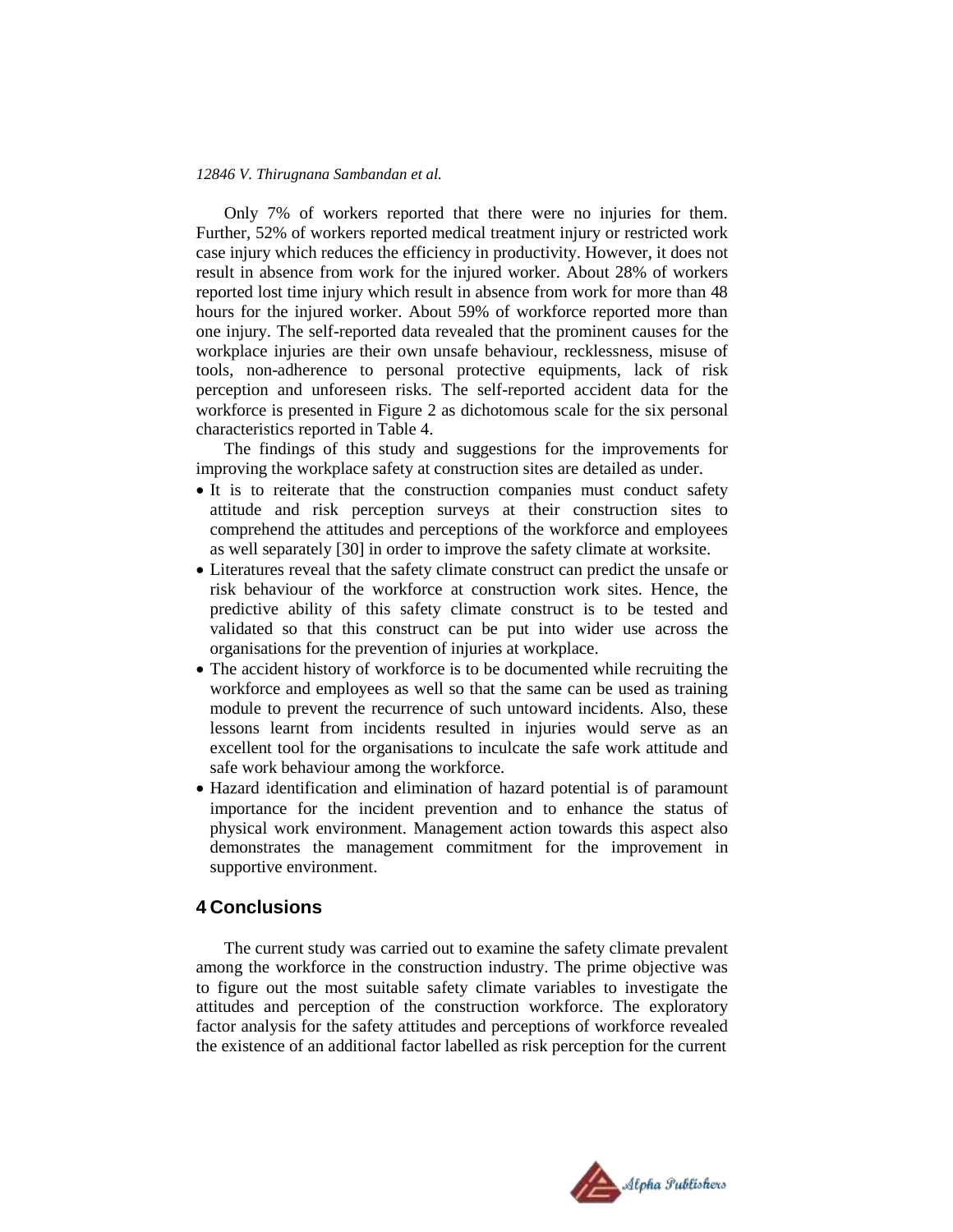study. Risk perception is an important aspect of safety climate to enhance the safety perception and safety attitude among the workforce through proper skill specific or job specific safety training rather than generic safety trainings. The self-reported accident statistics reveal that the lack of basic education from the workforce and lack of safety training from the management is the predominant cause for the concern. The generic safety training offered by some organisations to the workforce breeds only boredom to the workforce and does not add any value to the organisation. The other causes for the accident in the context of current study are the reckless or unsafe behaviour of the workforce in addition to the poor risk perception among the workers. Further study is also required to test and validate the predictive ability of safety climate construct so that the at-risk or unsafe behaviour of workforce can be predicted earlier and hence the undesired accidents could be prevented at worksite through appropriate safety training. In order to ensure the sustainability at construction jobsites, the safety climate is to be improved so as to inculcate the sustainable safety culture.

# **References**

- [1] Haralambos, M., Holborn, M., "Sociology Themes and Perspectives", Collins Educational, London, 1991.
- [2] Bird, A., "The Impact of National Culture on Collaboration", Proceedings of Symposium for Collaborating across Professional Boundaries: from Education to Practice, 2000.
- [3] Guldenmund, F.W., "Understanding Safety Culture and its Relationship to Safety Management", Risk Analysis: An International Journal, Vol. 30, no. 10, pp. 1466-1480, 2010.
- [4] Ajzen, I., Fishbein, M., "Understanding Attitudes and Predicting Social Behavior", Prentice-Hall, Engelwood, 1980.
- [5] Sherif Mohamed, "Safety Climate in Construction Site Environments", Journal of Construction Engineering and Management, Vol. 42, pp. 375-384, 2002.
- [6] Yule, S., Flin, R., Murdy, A., "The Role of Management and Safety Climate in Preventing Risk Taking at Work", International Journal of Risk Assessment and Management, Vol. 7, No. 2, pp. 137-151, 2007.
- [7] Dedobbeleer, N., Beland, F., "A Safety Climate Measure for Construction Sites", Journal of Safety Research, Vol. 22, no. 2, pp. 97- 103, 1991.
- [8] V. Thirugnana Sambandan, T. Felix Kala, S. Nallusamy, "Authentication Study on Characteristics of Safety Management Customs in Construction Engineering", International Journal of Engineering Trends and Technology, Vol. 6, no. 8, pp. 75-79, 2020.

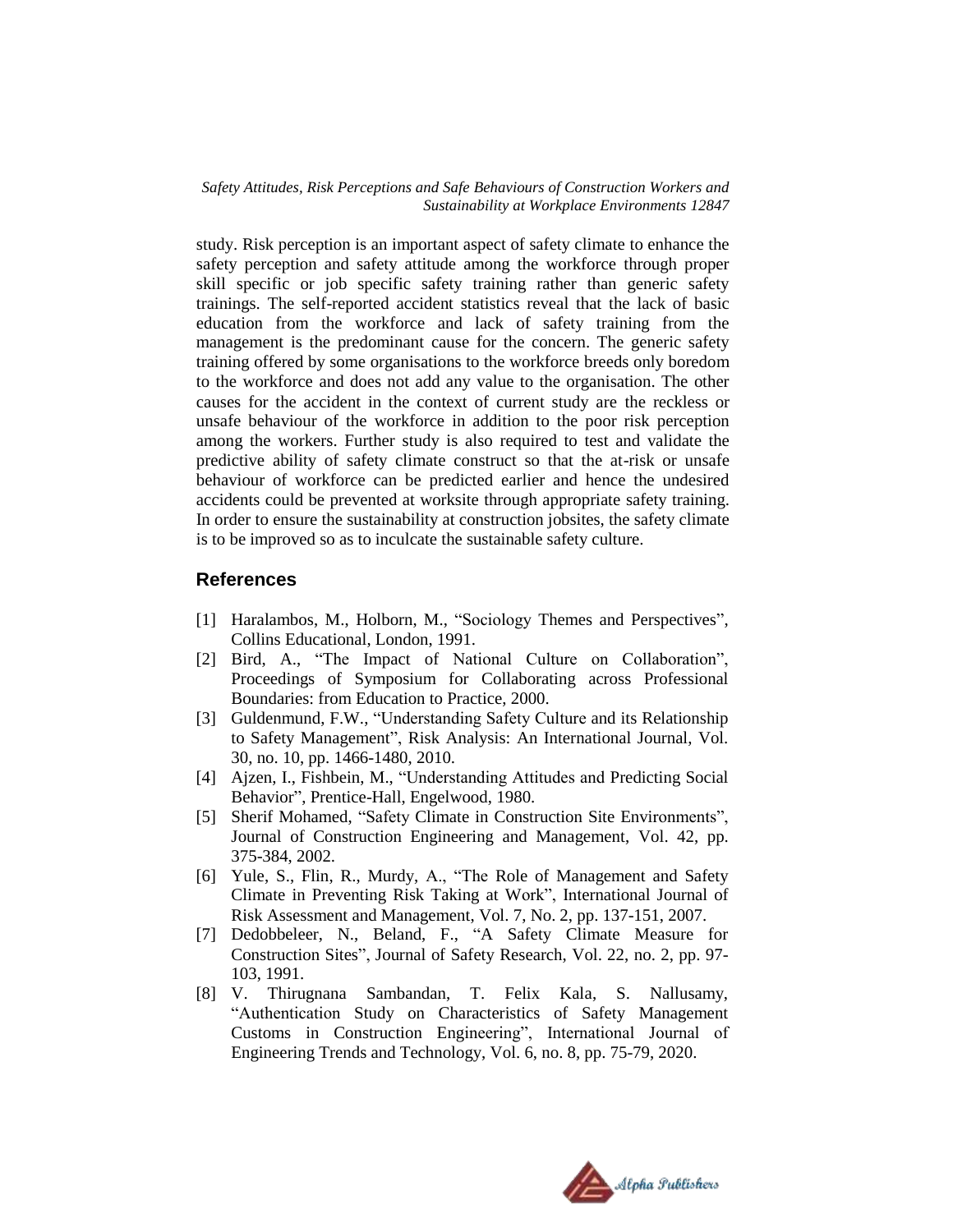- [9] Government of India, "Report on the Working Group on Occupational Safety and Health for the Tenth Five Year Plan", Planning Commission, 2001.
- [10] G.K. Kulkarni, "Construction Industry more Needs to be Done", Indian Journal of Occupational and Environmental Medicine, Vol. 11, no. 1, pp. 1-2, 2007.
- [11] Guha, H., Biswas, P.P., "Measuring Construction Site Safety in Kolkata, India", International Journal of Scientific and Engineering Research, Vol. 4, no. 5, pp. 2138-2143, 2013.
- [12] Rundmo, T., Hale, A.R., "Managers' Attitudes towards Safety and Accident Prevention", Safety Science, Vol. 41, pp. 557-574, 2003.
- [13] Tam, W.Y.V., Mohamed, S., Ali, T.H., "National Culture and Safe Work Behaviour of Construction Workers in Pakistan", Safety Science, Vol. 47, pp. 29-35, 2009.
- [14] Flin, et al., "Measuring Safety Climate: Identifying Common Features", Safety Science, Vol. 34, pp. 177-192, 2000.
- [15] Mc. Donald, Hrymac, V., Gonzalez, J., "Safety Behaviour in the Construction Industry", Report to Health and Safety Authority, Dublin & Health and Safety Executive, 2001.
- [16] Kines, P et al., "Nordic Safety Climate Questionnaire: A New Tool for Diagnosing Occupational Safety Climate", International Journal of Industrial Ergonomics, Vol. 41, pp. 634-646, 2011.
- [17] Solis-Carcano, R.G., Franco-Poot, R.J., "Construction Workers' Perceptions of Safety Practices: A Case Study in Mexico", Journal of Building Construction and Planning Research, Vol. 2, pp. 01-11, 2014.
- [18] Williamson, A.M., Cairns, D., Biancotti, D., "The Development of a Measure of a Safety Climate: Role of Safety Perceptions and Attitudes", Safety Science, Vol. 25, No. 3, pp. 15-27, 1997.
- [19] Ali, Mohamed, "National Cultural Orientations and Site Managers' Preferences in Pakistan", Proceedings on Advancing and Integrating Construction Education, Research and Practice, pp.3-5, 2010.
- [20] Niskanen, T., "Safety Climate in the Road Administration", Safety Science, Vol. 17, pp. 237-255, 1994.
- [21] Cooper, D., "Improving Safety Culture: A Practical Guide", 2<sup>nd</sup> edition, BSMS, 2001.
- [22] Toole, T.M., "The Relationship between Employees Perceptions of Safety and Organisational Culture", Journal of Safety Research, Vol. 33, pp. 231-243, 2002.
- [23] Tauha, A., "Influence of National Culture on Construction Safety Climate in Pakistan", Thesis, School of Engineering, Griffith University, Gold Coast Campus, 2006.
- [24] Bryant, F.B., Yarnold, P.R., "Principal Components Analysis and Exploratory and Confirmatory Factor Analysis", Washington DC: American Psychological Association, pp. 99-136, 1995.

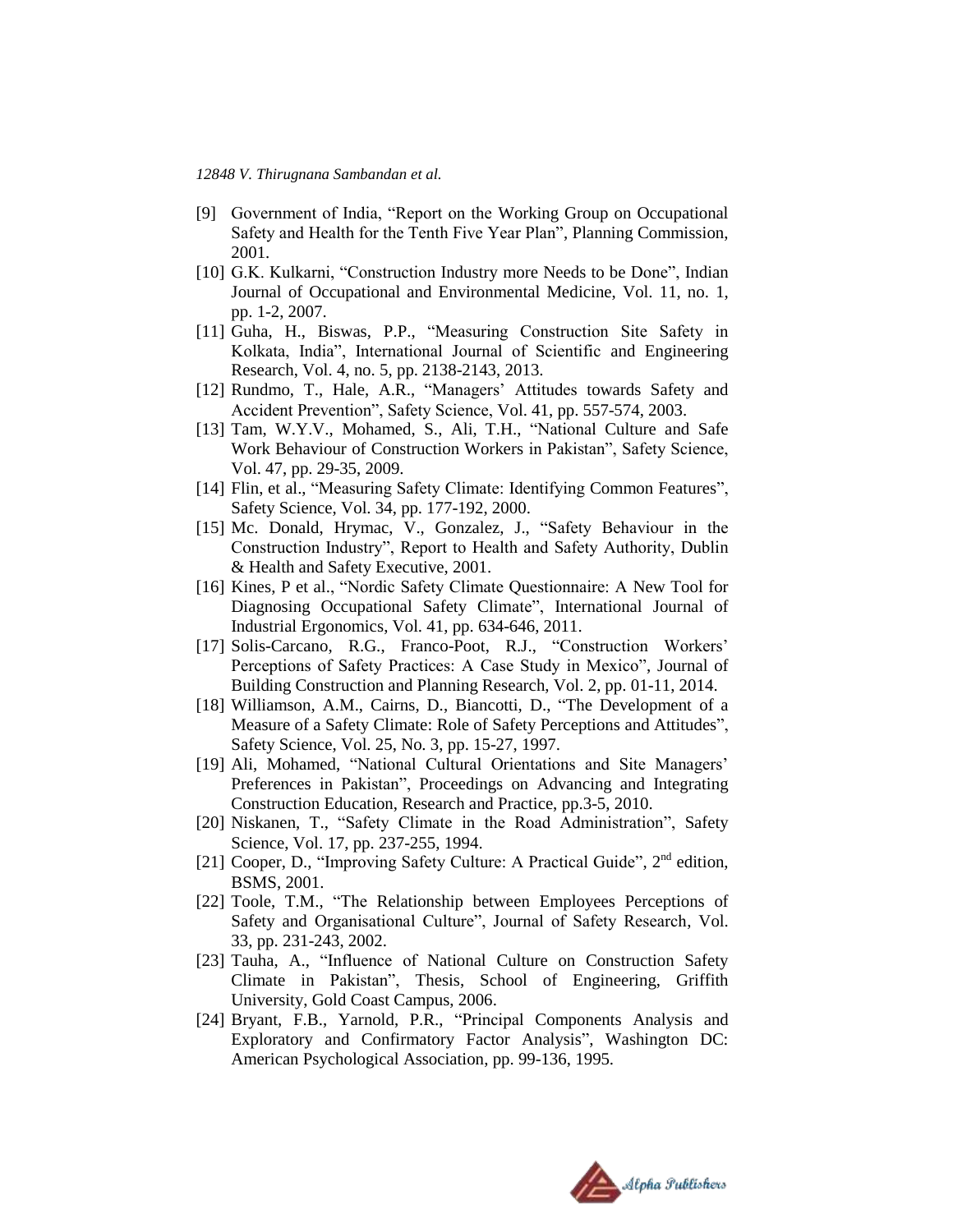- [25] Hair, J., Anderson, R., Black, W. Barry, "Multivariate Data Analysis", Cengage Learning, 1998.
- [26] V. Thirugnana Sambandan, T. Felix Kala, S. Nallusamy, "An Empirical Analysis on Evaluation of Safety Attitudes and Perceptions of Civil Engineering and Construction Management Personnel", Int. Journal of Engineering Trends and Technology, Vol. 68, no. 10, pp.74-80, 2020.
- [27] Litwin, "How to Measure Survey Reliability and Validity", Sage, Thousand Oaks, 1995.
- [28] Hamalainen, P., "Global Estimates of Occupational Accidents and Fatal Work Related Diseases", Thesis for the Doctor of Science in Technology, Tampere University of Technology, 2010.
- [29] Dileep Kumar, M., "Inimitable Issues of Construction Workers: Case Study", British Journal of Economics, Finance and Management Science, Vol. 7, no. 2, pp. 42-53, 2010.
- [30] V. Thirugnana Sambandan, T. Felix Kala, S. Nallusamy, "Prevalent Cultural Values and its Effect on Safety Engineering Approaches and Acuteness in Construction sites, Chennai, India", International Journal of Engineering Trends and Technology, Vol. 68, no. 8, pp. 80-84, 2020.

# **Biographies**



**V. Thirugnana Sambandan** is currently pursuing Ph.D. in the Department of Civil Engineering at Dr. M.G.R. Educational and Research Institute, Chennai 600095, Tamilnadu, India. He has about 30 years of industry and administrative experience. He has published about 7 research articles in International Journals and National Journals. His areas of interest are Concrete Technology, Project Management, Construction Safety and Sustainability.